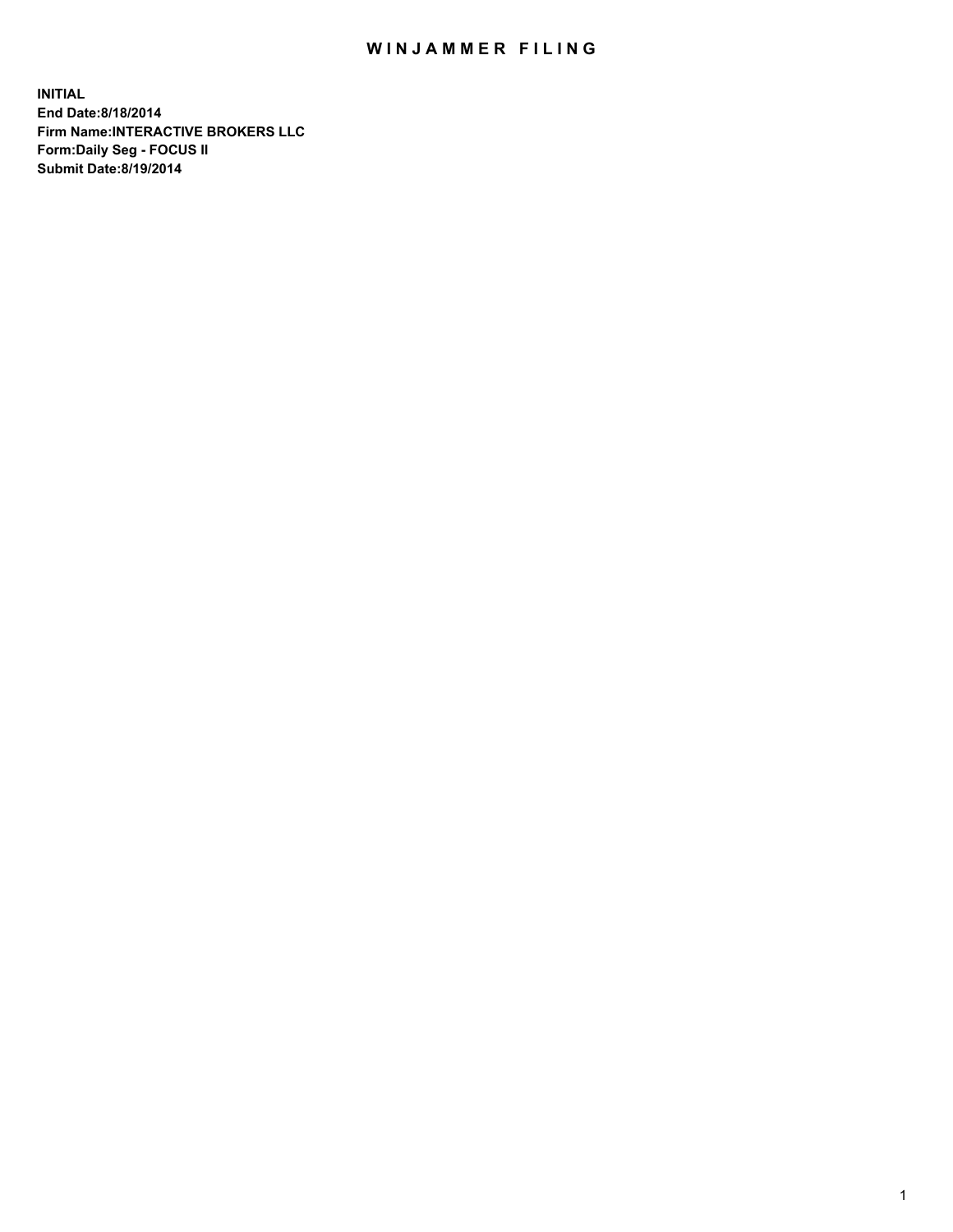## **INITIAL End Date:8/18/2014 Firm Name:INTERACTIVE BROKERS LLC Form:Daily Seg - FOCUS II Submit Date:8/19/2014 Daily Segregation - Cover Page**

| Name of Company                                                                   | <b>INTERACTIVE BROKERS LLC</b> |
|-----------------------------------------------------------------------------------|--------------------------------|
| <b>Contact Name</b>                                                               | <b>Michael Ellman</b>          |
| <b>Contact Phone Number</b>                                                       | 203-422-8926                   |
| <b>Contact Email Address</b>                                                      | mellman@interactivebrokers.co  |
|                                                                                   | $\underline{\mathbf{m}}$       |
| FCM's Customer Segregated Funds Residual Interest Target (choose one):            |                                |
| a. Minimum dollar amount: ; or                                                    | $\overline{\mathbf{0}}$        |
| b. Minimum percentage of customer segregated funds required:% ; or                | 0                              |
| c. Dollar amount range between: and; or                                           | 155,000,000 245,000,000        |
| d. Percentage range of customer segregated funds required between:% and%.         | 00                             |
| FCM's Customer Secured Amount Funds Residual Interest Target (choose one):        |                                |
| a. Minimum dollar amount: ; or                                                    | $\overline{\mathbf{0}}$        |
| b. Minimum percentage of customer secured funds required:% ; or                   | 0                              |
| c. Dollar amount range between: and; or                                           | 80,000,000 120,000,000         |
| d. Percentage range of customer secured funds required between:% and%.            | 00                             |
|                                                                                   |                                |
| FCM's Cleared Swaps Customer Collateral Residual Interest Target (choose one):    |                                |
| a. Minimum dollar amount: ; or                                                    | $\overline{\mathbf{0}}$        |
| b. Minimum percentage of cleared swaps customer collateral required:% ; or        | $\underline{\mathbf{0}}$       |
| c. Dollar amount range between: and; or                                           | 0 <sub>0</sub>                 |
| d. Percentage range of cleared swaps customer collateral required between:% and%. | 0 <sub>0</sub>                 |
| Current ANC:on                                                                    | 2,365,054,759 18-AUG-2014      |
| <b>Broker Dealer Minimum</b>                                                      | 339,479,929                    |
| Debit/Deficit - CustomersCurrent AmountGross Amount                               |                                |
| Domestic Debit/Deficit                                                            | 3,168,864                      |
| Foreign Debit/Deficit                                                             | 2,700,7490                     |
| Debit/Deficit - Non CustomersCurrent AmountGross Amount                           |                                |
| Domestic Debit/Deficit                                                            | 0 <sub>0</sub>                 |
| Foreign Debit/Deficit                                                             | 0 <sub>0</sub>                 |
| Proprietary Profit/Loss                                                           |                                |
| Domestic Profit/Loss                                                              | $\overline{\mathbf{0}}$        |
| Foreign Profit/Loss                                                               | $\underline{\mathbf{0}}$       |
| Proprietary Open Trade Equity                                                     |                                |
| Domestic OTE                                                                      | <u>0</u>                       |
| Foreign OTE                                                                       | <u>0</u>                       |
| <b>SPAN</b>                                                                       |                                |
| <b>Customer SPAN Calculation</b>                                                  | 1,062,265,819                  |
| Non-Customer SPAN Calcualation                                                    | <u>13,641,310</u>              |
| Proprietary Capital Charges                                                       | 0                              |
| Minimum Dollar Amount Requirement                                                 | 20,000,000 [7465]              |
| Other NFA Dollar Amount Requirement                                               | 21,382,084 [7475]              |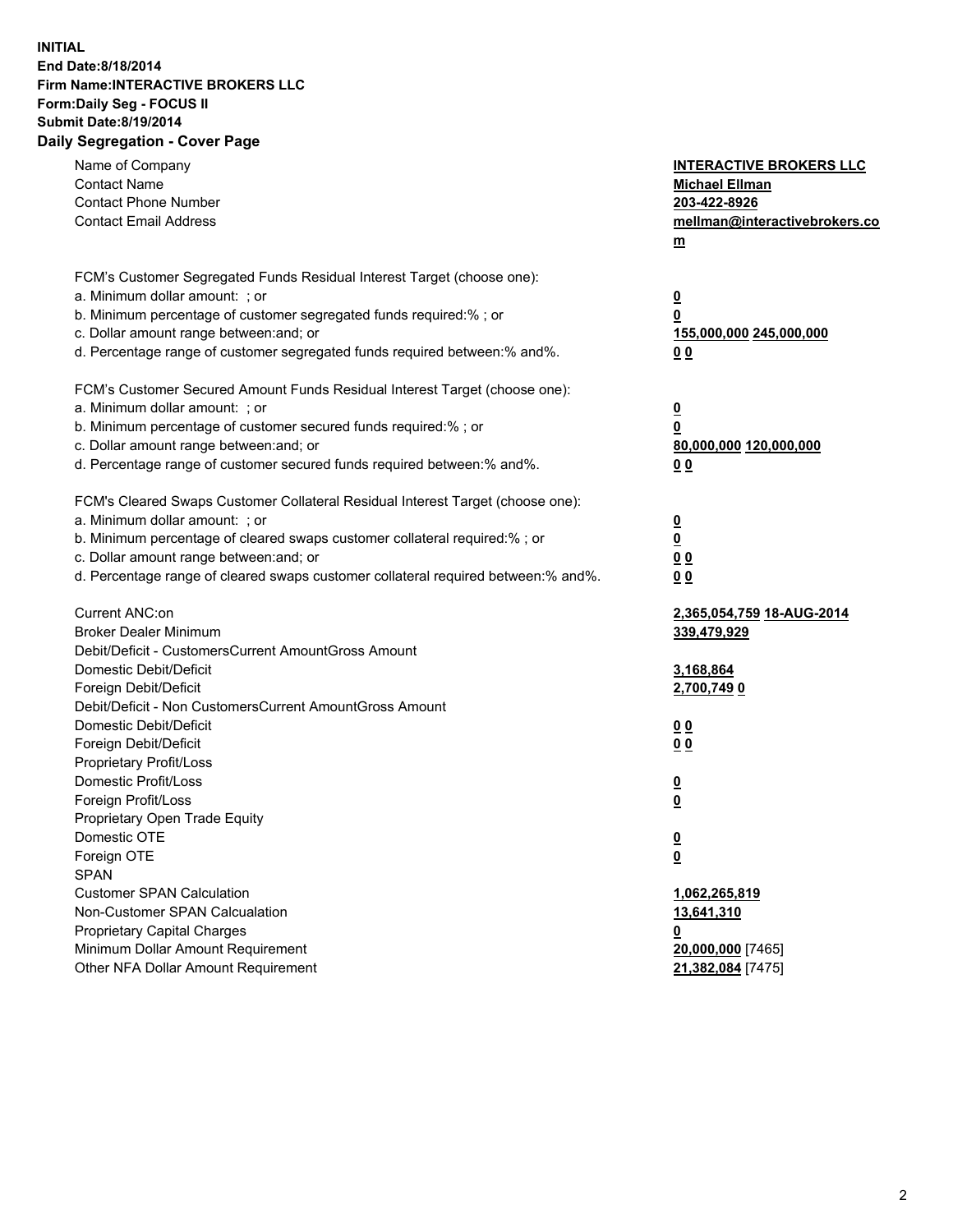## **INITIAL End Date:8/18/2014 Firm Name:INTERACTIVE BROKERS LLC Form:Daily Seg - FOCUS II Submit Date:8/19/2014 Daily Segregation - Secured Amounts**

|                | Daily Ocglegation - Occarea Anioants                                                                       |                                   |
|----------------|------------------------------------------------------------------------------------------------------------|-----------------------------------|
|                | Foreign Futures and Foreign Options Secured Amounts                                                        |                                   |
|                | Amount required to be set aside pursuant to law, rule or regulation of a foreign                           | $0$ [7305]                        |
|                | government or a rule of a self-regulatory organization authorized thereunder                               |                                   |
| 1.             | Net ledger balance - Foreign Futures and Foreign Option Trading - All Customers                            |                                   |
|                | A. Cash                                                                                                    | 315,620,439 [7315]                |
|                | B. Securities (at market)                                                                                  | $0$ [7317]                        |
| 2.             | Net unrealized profit (loss) in open futures contracts traded on a foreign board of trade                  | -860,105 [7325]                   |
| 3.             | Exchange traded options                                                                                    |                                   |
|                | a. Market value of open option contracts purchased on a foreign board of trade                             | 102,534 [7335]                    |
|                | b. Market value of open contracts granted (sold) on a foreign board of trade                               | -109,019 [7337]                   |
| 4.             | Net equity (deficit) (add lines 1.2. and 3.)                                                               | 314,753,849 [7345]                |
| 5.             | Account liquidating to a deficit and account with a debit balances - gross amount                          | 2,700,749 [7351]                  |
|                | Less: amount offset by customer owned securities                                                           | 0 [7352] 2,700,749 [7354]         |
| 6.             | Amount required to be set aside as the secured amount - Net Liquidating Equity                             | 317,454,598 [7355]                |
|                | Method (add lines 4 and 5)                                                                                 |                                   |
| 7.             | Greater of amount required to be set aside pursuant to foreign jurisdiction (above) or line                | 317,454,598 [7360]                |
|                | 6.                                                                                                         |                                   |
|                | FUNDS DEPOSITED IN SEPARATE REGULATION 30.7 ACCOUNTS                                                       |                                   |
| $\mathbf{1}$ . | Cash in banks                                                                                              |                                   |
|                | A. Banks located in the United States                                                                      | 333,636,383 [7500]                |
|                | B. Other banks qualified under Regulation 30.7                                                             | 0 [7520] 333,636,383 [7530]       |
| 2.             | Securities                                                                                                 |                                   |
|                | A. In safekeeping with banks located in the United States                                                  | $0$ [7540]                        |
|                | B. In safekeeping with other banks qualified under Regulation 30.7                                         | 0 [7560] 0 [7570]                 |
| 3.             | Equities with registered futures commission merchants                                                      |                                   |
|                | A. Cash                                                                                                    | $0$ [7580]                        |
|                | <b>B.</b> Securities                                                                                       | $0$ [7590]                        |
|                | C. Unrealized gain (loss) on open futures contracts                                                        | $0$ [7600]                        |
|                | D. Value of long option contracts                                                                          | $0$ [7610]                        |
|                | E. Value of short option contracts                                                                         | 0 [7615] 0 [7620]                 |
| 4.             | Amounts held by clearing organizations of foreign boards of trade                                          |                                   |
|                | A. Cash                                                                                                    | $Q$ [7640]                        |
|                | <b>B.</b> Securities                                                                                       | $0$ [7650]                        |
|                | C. Amount due to (from) clearing organization - daily variation                                            | $0$ [7660]                        |
|                | D. Value of long option contracts                                                                          | $0$ [7670]                        |
|                | E. Value of short option contracts                                                                         | 0 [7675] 0 [7680]                 |
| 5.             | Amounts held by members of foreign boards of trade                                                         |                                   |
|                | A. Cash                                                                                                    | 87,560,718 [7700]                 |
|                | <b>B.</b> Securities                                                                                       | $0$ [7710]                        |
|                | C. Unrealized gain (loss) on open futures contracts                                                        | 518,183 [7720]                    |
|                | D. Value of long option contracts                                                                          | 102,531 [7730]                    |
|                | E. Value of short option contracts                                                                         | -109,015 [7735] 88,072,417 [7740] |
| 6.             | Amounts with other depositories designated by a foreign board of trade                                     | 0 [7760]                          |
| 7.             | Segregated funds on hand                                                                                   | $0$ [7765]                        |
| 8.             | Total funds in separate section 30.7 accounts                                                              | 421,708,800 [7770]                |
| 9.             | Excess (deficiency) Set Aside for Secured Amount (subtract line 7 Secured Statement<br>Page 1 from Line 8) | 104,254,202 [7380]                |
| 10.            | Management Target Amount for Excess funds in separate section 30.7 accounts                                | 80,000,000 [7780]                 |
| 11.            | Excess (deficiency) funds in separate 30.7 accounts over (under) Management Target                         | 24,254,202 [7785]                 |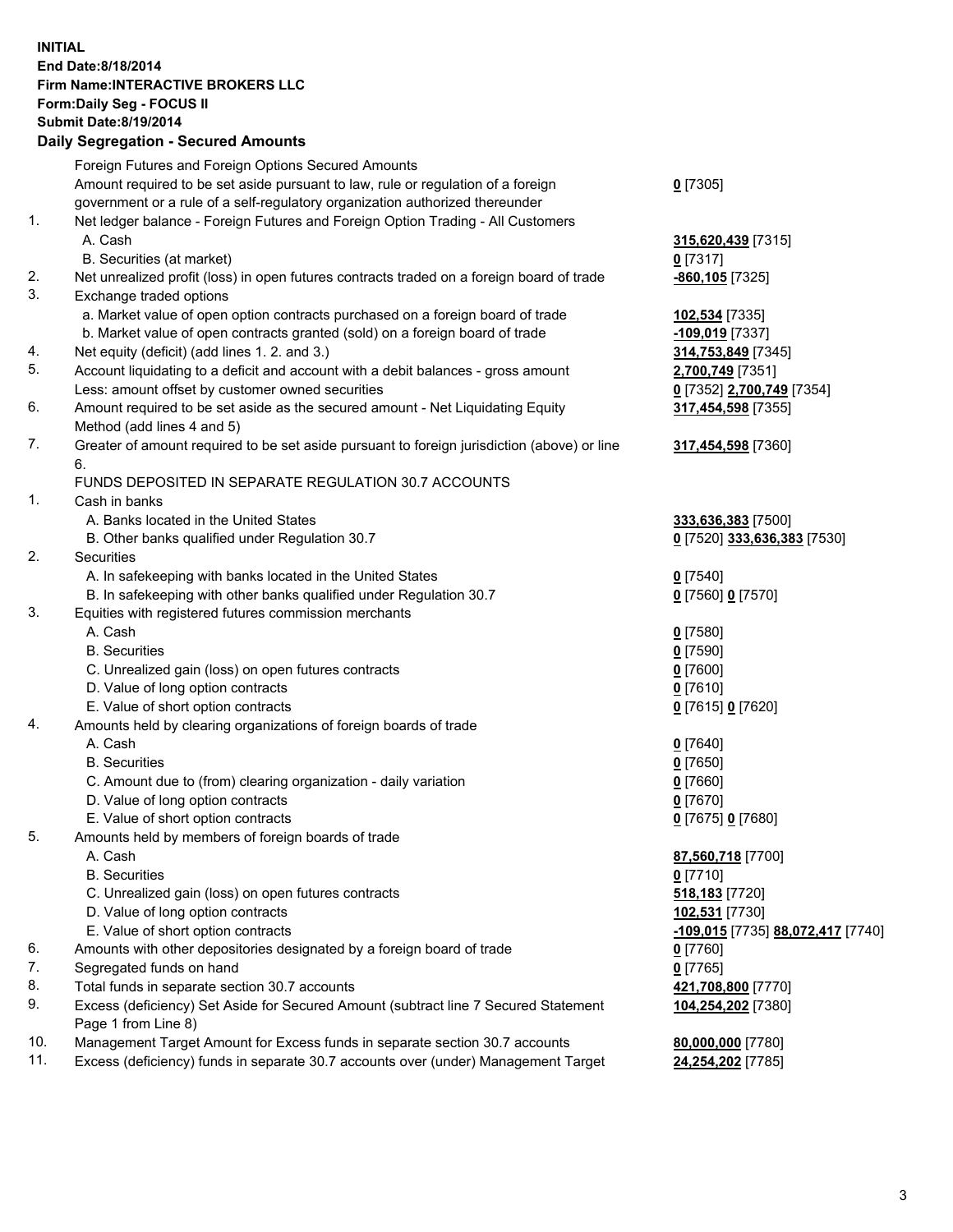**INITIAL End Date:8/18/2014 Firm Name:INTERACTIVE BROKERS LLC Form:Daily Seg - FOCUS II Submit Date:8/19/2014 Daily Segregation - Segregation Statement** SEGREGATION REQUIREMENTS(Section 4d(2) of the CEAct) 1. Net ledger balance A. Cash **2,276,665,943** [7010] B. Securities (at market) **0** [7020] 2. Net unrealized profit (loss) in open futures contracts traded on a contract market **-39,448,037** [7030] 3. Exchange traded options A. Add market value of open option contracts purchased on a contract market **74,295,275** [7032] B. Deduct market value of open option contracts granted (sold) on a contract market **-149,371,779** [7033] 4. Net equity (deficit) (add lines 1, 2 and 3) **2,162,141,402** [7040] 5. Accounts liquidating to a deficit and accounts with debit balances - gross amount **3,168,864** [7045] Less: amount offset by customer securities **0** [7047] **3,168,864** [7050] 6. Amount required to be segregated (add lines 4 and 5) **2,165,310,266** [7060] FUNDS IN SEGREGATED ACCOUNTS 7. Deposited in segregated funds bank accounts A. Cash **357,365,182** [7070] B. Securities representing investments of customers' funds (at market) **1,081,926,008** [7080] C. Securities held for particular customers or option customers in lieu of cash (at market) **0** [7090] 8. Margins on deposit with derivatives clearing organizations of contract markets A. Cash **10,033,072** [7100] B. Securities representing investments of customers' funds (at market) **84,471,701** [7110] C. Securities held for particular customers or option customers in lieu of cash (at market) **0** [7120] 9. Net settlement from (to) derivatives clearing organizations of contract markets **525,744** [7130] 10. Exchange traded options A. Value of open long option contracts **1,658,196** [7132] B. Value of open short option contracts **-3,231,551** [7133] 11. Net equities with other FCMs A. Net liquidating equity **-62,774,055** [7140] B. Securities representing investments of customers' funds (at market) **914,878,979** [7160] C. Securities held for particular customers or option customers in lieu of cash (at market) **0** [7170] 12. Segregated funds on hand **0** [7150] 13. Total amount in segregation (add lines 7 through 12) **2,384,853,276** [7180] 14. Excess (deficiency) funds in segregation (subtract line 6 from line 13) **219,543,010** [7190] 15. Management Target Amount for Excess funds in segregation **155,000,000** [7194]

16. Excess (deficiency) funds in segregation over (under) Management Target Amount Excess

**64,543,010** [7198]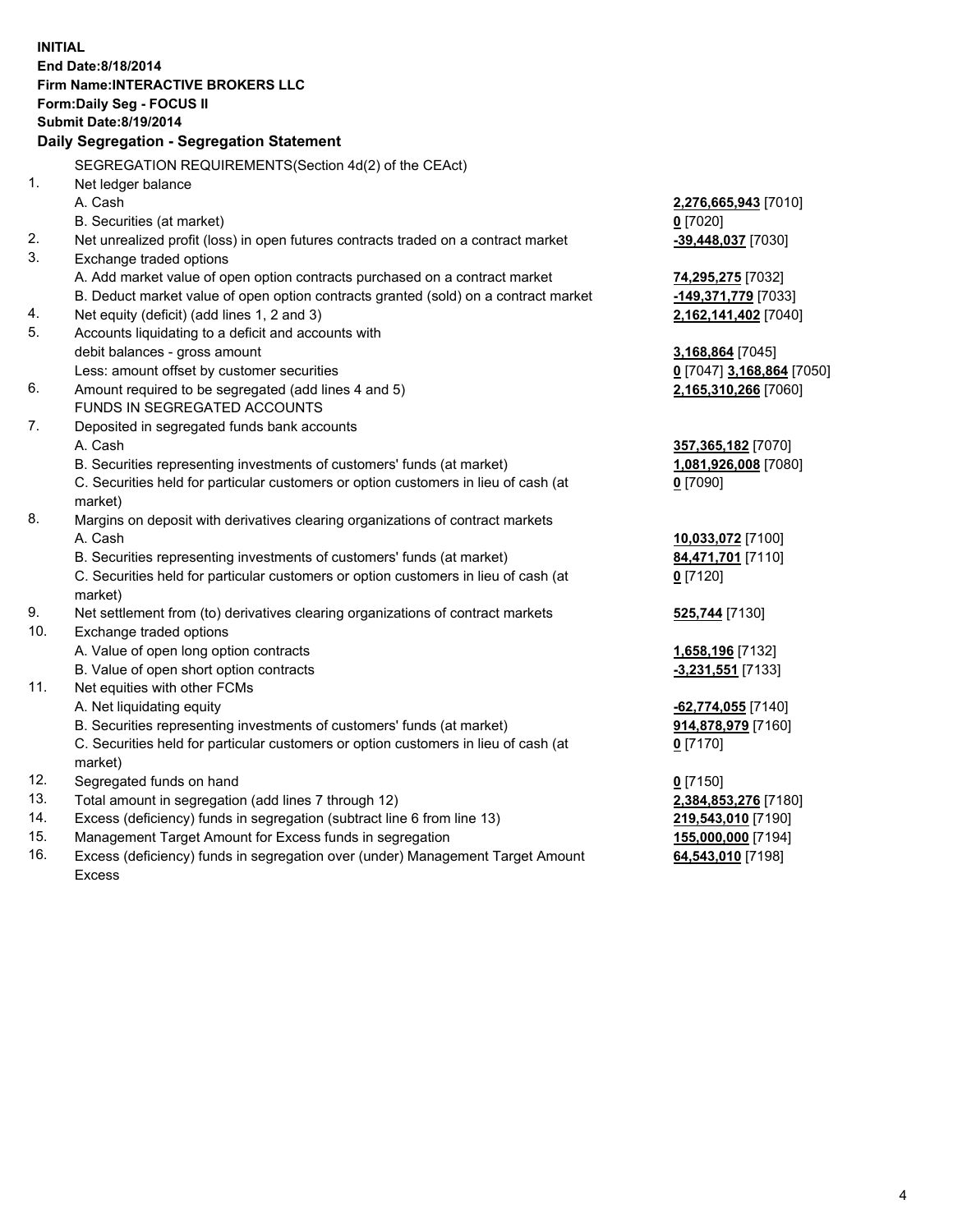## **INITIAL End Date:8/18/2014 Firm Name:INTERACTIVE BROKERS LLC Form:Daily Seg - FOCUS II Submit Date:8/19/2014 Daily Segregation - Supplemental**

| $\overline{\phantom{a}}$ | Total gross margin deficiencies - Segregated Funds Origin                                                                                                                                                                                         | 119,875 [9100] |  |
|--------------------------|---------------------------------------------------------------------------------------------------------------------------------------------------------------------------------------------------------------------------------------------------|----------------|--|
| $\blacksquare$           | Total gross margin deficiencies - Secured Funds Origin                                                                                                                                                                                            | 13,571 [9101]  |  |
| $\sim$                   | Total gross margin deficiencies - Cleared Swaps Customer Collateral Funds Origin                                                                                                                                                                  | $0$ [9102]     |  |
| $\blacksquare$           | Total gross margin deficiencies - Noncustomer and Proprietary Accounts Origin                                                                                                                                                                     | $0$ [9103]     |  |
| $\blacksquare$           | Total number of accounts contributing to total gross margin deficiencies - Segregated                                                                                                                                                             | 6 [9104]       |  |
|                          | Funds Origin                                                                                                                                                                                                                                      |                |  |
|                          | Total number of accounts contributing to total gross margin deficiencies - Secured                                                                                                                                                                | 1 [9105]       |  |
|                          | Funds Origin                                                                                                                                                                                                                                      |                |  |
| Ξ.                       | Total number of accounts contributing to the total gross margin deficiencies - Cleared                                                                                                                                                            | $0$ [9106]     |  |
|                          | Swaps Customer Collateral Funds Origin                                                                                                                                                                                                            |                |  |
| ۰                        | Total number of accounts contributing to the total gross margin deficiencies -                                                                                                                                                                    | $0$ [9107]     |  |
|                          | Noncustomer and Proprietary Accounts Origin                                                                                                                                                                                                       |                |  |
|                          | The set of the $\mathcal{C}$ set of the set of the $\mathcal{C}$ and $\mathcal{C}$ and $\mathcal{C}$ is the set of the set of the set of the set of the set of the set of the set of the set of the set of the set of the set of the set of the s |                |  |

- Upload a copy of the firm's daily margin report the FCM uses to issue margin calls which corresponds with the reporting date.